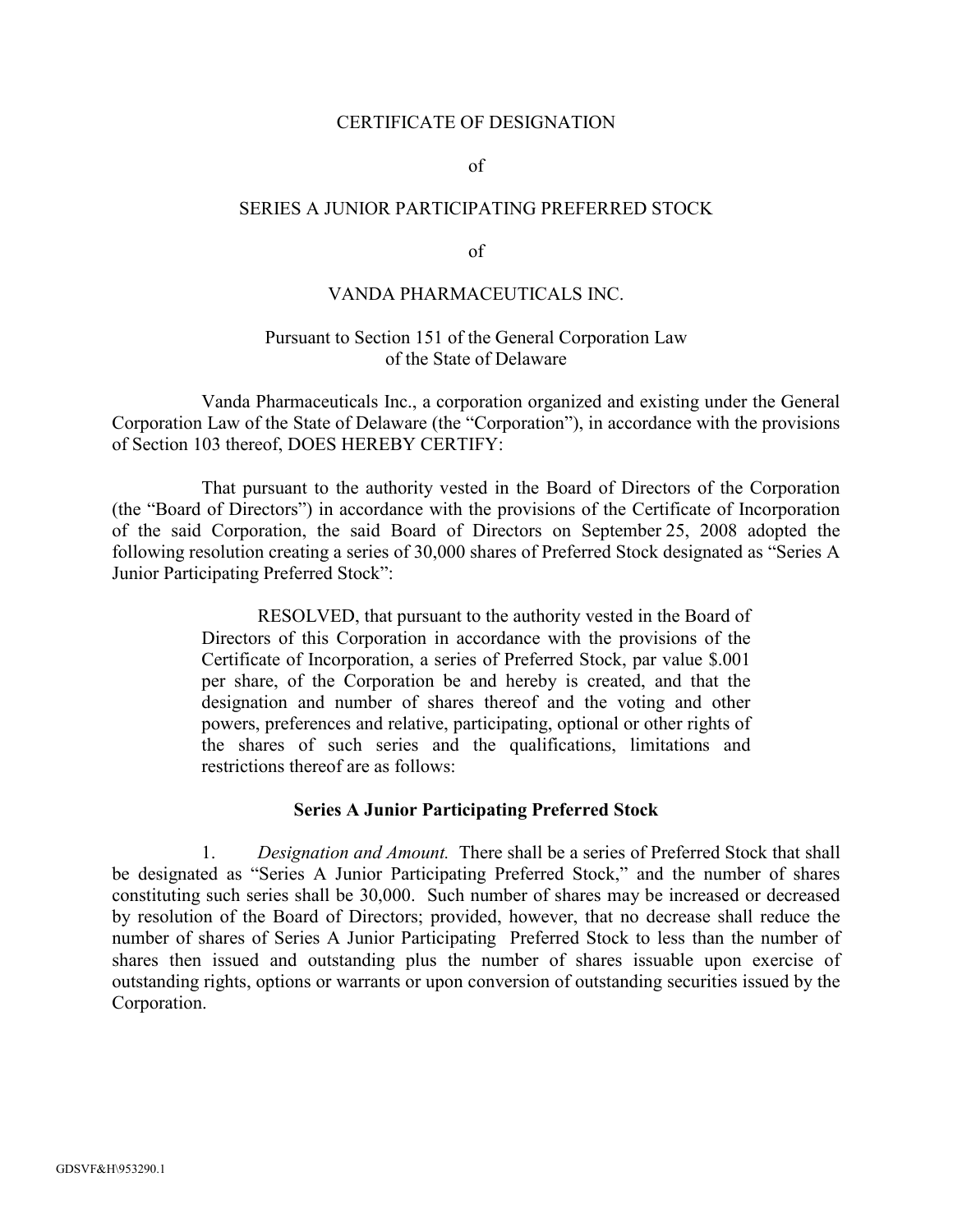# 2. *Dividends and Distribution.*

(A) Subject to the prior and superior rights of the holders of any shares of any class or series of stock of the Corporation ranking prior and superior to the shares of Series A Junior Participating Preferred Stock with respect to dividends, the holders of shares of Series A Junior Participating Preferred Stock outstanding at the close of business on the business day immediately preceding each Quarterly Dividend Payment Date (as defined below) (or on such other record date as the Board of Directors may specify), in preference to the holders of shares of any class or series of stock of the Corporation ranking junior to the Series A Junior Participating Preferred Stock in respect thereof, shall be entitled to receive, when, as and if declared (except as provided in paragraph (B) below) by the Board of Directors out of funds legally available for the purpose, quarterly dividends payable in cash on the 30th day of March, June, September and December, in each year (each such date being referred to herein as a "Quarterly Dividend Payment Date"), commencing on the first Quarterly Dividend Payment Date after the first issuance of a share or fraction of a share of Series A Junior Participating Preferred Stock (the "First Issuance Date"), in an amount per share (rounded to the nearest cent) equal to the greater of (a) \$10.00 or (b) the sum of (x) the Adjustment Number (as defined below) times the aggregate per share amount of all cash dividends, and (y) the Adjustment Number times the fair value (as determined by the Board of Directors) of the aggregate per share amount of all non cash dividends or other distributions payable in kind as provided herein, other than a dividend payable in shares of Common Stock, par value \$.001 per share, of the Corporation (the "Common Stock") or a subdivision of the outstanding shares of Common Stock (by reclassification or otherwise), in the case of clauses (x) and (y) declared on the Common Stock since the immediately preceding Quarterly Dividend Payment Date, or with respect to the first Quarterly Dividend Payment Date following the First Issuance Date, from (but not including) the Quarterly Dividend Payment Date immediately preceding the First Issuance Date; provided, that to the extend the holders of shares of Series A Junior Participating Preferred Stock are entitled to payment of such dividend pursuant to clause (b) of this sentence in whole or in part as a result of a non-cash dividend or distribution referred to in clause  $(b)(y)$  above, such holders will receive per share of Series A Junior Participating Preferred Stock, in lieu of the cash value of such noncash dividend or distribution, an amount of the securities or other property equal to the Adjustment Number times the amount of such securities or other property distributed per share of Common Stock. The "Adjustment Number" shall initially be 1000. In the event the Corporation shall at any time after September 25, 2008 (i) declare and pay any dividend on Common Stock payable in shares of Common Stock, (ii) subdivide the outstanding Common Stock or (iii) combine the outstanding Common Stock into a smaller number of shares, then in each such case the Adjustment Number in effect immediately prior to such event shall be adjusted by multiplying such Adjustment Number by a fraction the numerator of which is the number of shares of Common Stock outstanding immediately after such event and the denominator of which is the number of shares of Common Stock that were outstanding immediately prior to such event.

(B) The Board of Directors shall declare a dividend or distribution on the Series A Junior Participating Preferred Stock as provided in paragraph (A) above immediately after it declares a dividend or distribution on the Common Stock (other than a dividend payable in shares of Common Stock); provided, that no such dividend will be required to be declared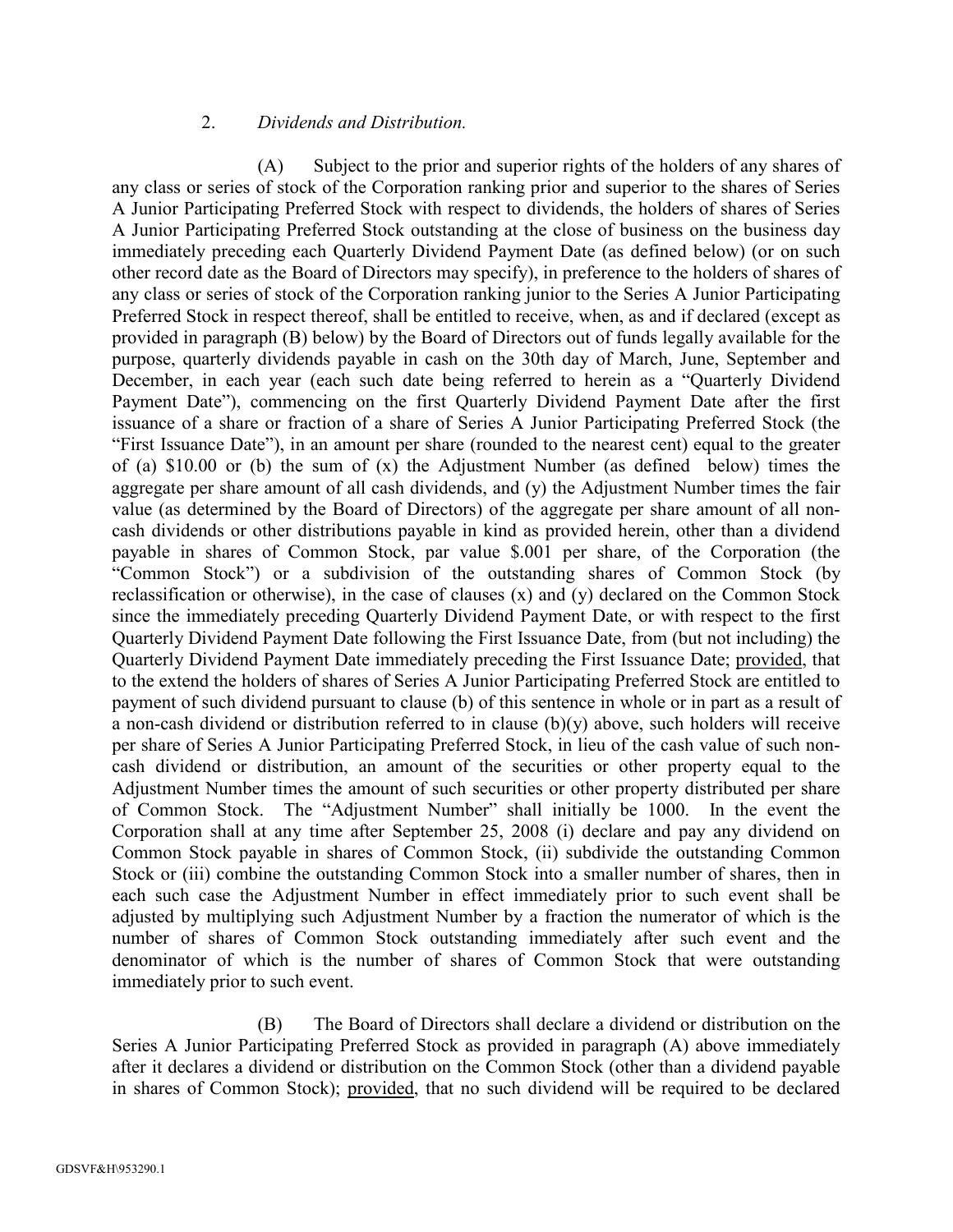until the aggregate amount of cash dividends and the fair value of all non-cash dividends and distributions on the Common Stock, in each case multiplied by the Adjustment Number, during the period following the last Quarterly Dividend Payment Date (or, if applicable, the Quarterly Dividend Payment Date preceding the First Issuance Date), exceeds the amount set forth in clause (a) of paragraph (A) above.

(C) Dividends shall begin to accrue and be cumulative on outstanding shares of Series A Junior Participating Preferred Stock from (but not including) the Quarterly Dividend Payment Date next preceding the First Issuance Date, unless such First Issuance Date is a Quarterly Dividend Payment Date or is after the record date for such Quarterly Dividend Payment Date and prior to such Quarterly Dividend Payment Date, in which event such dividends shall begin to accrue and be cumulative from (but not including) such Quarterly Dividend Payment Date. Accrued but unpaid dividends shall not bear interest. Dividends paid on the shares of Series A Junior Participating Preferred Stock in an amount less than the total amount of such dividends at the time accrued and payable on such shares shall be allocated pro rata on a share-by-share basis among all such shares at the time outstanding.

3. *Voting Rights.* The holders of shares of Series A Junior Participating Preferred Stock shall have the following voting rights:

(A) Each share of Series A Junior Participating Preferred Stock shall entitle the holder thereof to a number of votes equal to the Adjustment Number on all matters submitted to a vote of the stockholders of the Corporation.

(B) Except as required by law, by Section 3(C) and by Section 10 hereof, holders of Series A Junior Participating Preferred Stock shall have no special voting rights and their consent shall not be required (except to the extent they are entitled to vote with holders of Common Stock as set forth herein) for taking any corporate action.

(C) If, at the time of any annual meeting of stockholders for the election of directors, the equivalent of six quarterly dividends (whether or not consecutive) payable on any share or shares of Series A Junior Participating Preferred Stock are in default, the number of directors constituting the Board of Directors of the Corporation shall be increased by two. In addition to voting together with the holders of Common Stock for the election of other directors of the Corporation, the holders of record of the Series A Junior Participating Preferred Stock, voting separately as a class to the exclusion of the holders of Common Stock, shall be entitled at said meeting of stockholders (and at each subsequent annual meeting of stockholders), unless all dividends in arrears on the Series A Junior Participating Preferred Stock have been paid or declared and set apart for payment prior thereto, to vote for the election of two directors of the Corporation, the holders of any Series A Junior Participating Preferred Stock being entitled to cast a number of votes per share of Series A Junior Participating Preferred Stock as is specified in paragraph (A) of this Section 3. Until the default in payments of all dividends which permitted the election of said directors shall cease to exist, any director who shall have been so elected pursuant to the provisions of this Section 3(C) may be removed at any time, without cause, only by the affirmative vote of the holders of the shares of Series A Junior Participating Preferred Stock at the time entitled to cast a majority of the votes entitled to be cast for the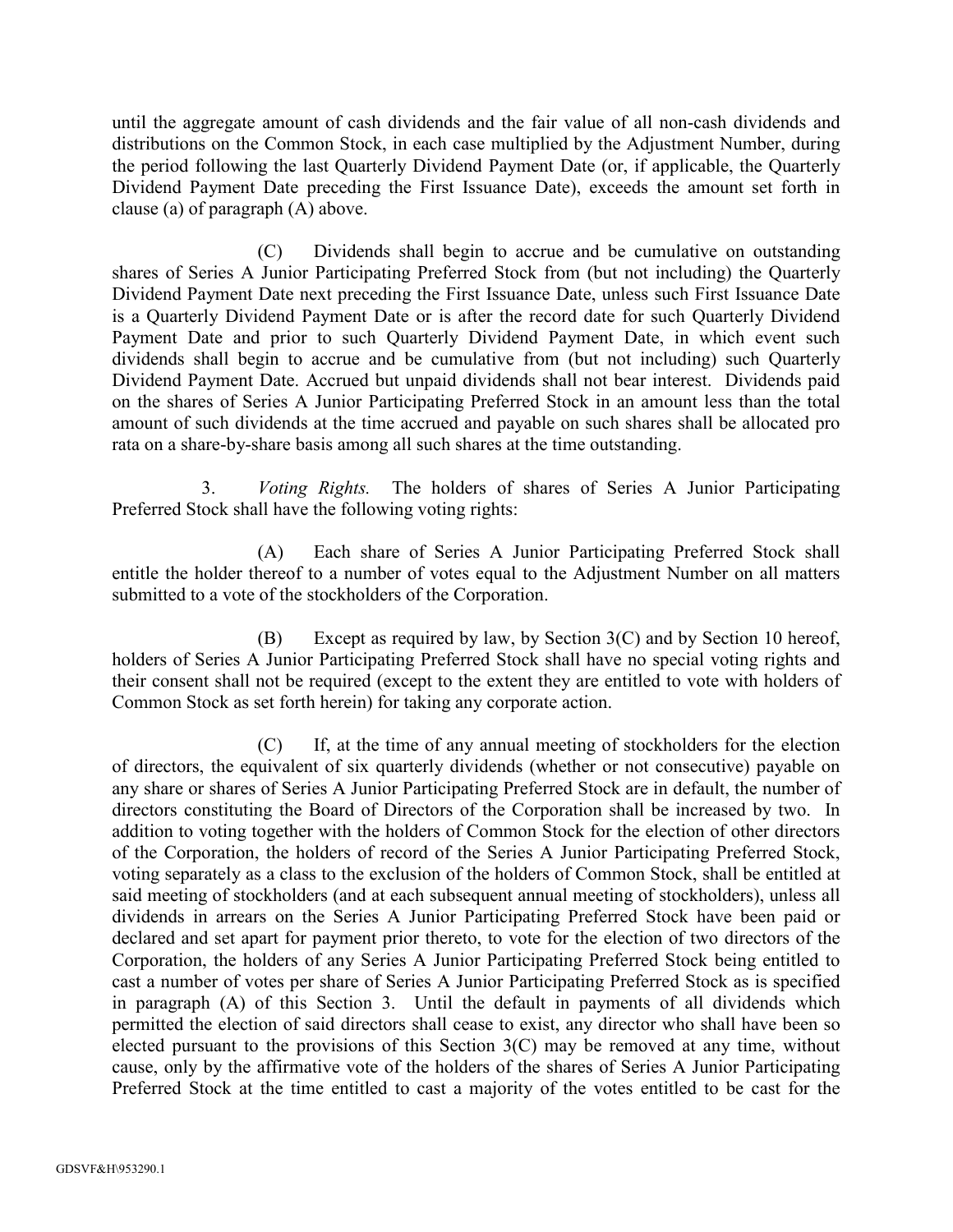election of any such director at a special meeting of such holders called for that purpose, and any vacancy thereby created may be filled by the vote of such holders. If and when such default shall cease to exist, the holders of the Series A Junior Participating Preferred Stock shall be divested of the foregoing special voting rights, subject to revesting in the event of each and every subsequent like default in payments of dividends. Upon the termination of the foregoing special voting rights, the terms of office of all persons who may have been elected directors pursuant to said special voting rights shall forthwith terminate, and the number of directors constituting the Board of Directors shall be reduced by two. The voting rights granted by this Section 3(C) shall be in addition to any other voting rights granted to the holders of the Series A Junior Participating Preferred Stock in this Section 3.

# 4. *Certain Restrictions.*

(A) Whenever quarterly dividends or other dividends or distributions payable on the Series A Junior Participating Preferred Stock as provided in Section 2 are in arrears, thereafter and until all accrued and unpaid dividends and distributions, whether or not declared, on shares of Series A Junior Participating Preferred Stock outstanding shall have been paid in full, the Corporation shall not:

(i) declare or pay dividends on, make any other distributions on, or redeem or purchase or otherwise acquire for consideration any shares of stock ranking junior (either as to dividends or upon liquidation, dissolution orwinding up) to the Series A Junior Participating Preferred Stock;

(ii) declare or pay dividends on or make any other distributions on any shares of stock ranking on a parity (either as to dividends or upon liquidation, dissolution or winding up) with the Series A Junior Participating Preferred Stock, except dividends paid ratably on the Series A Junior Participating Preferred Stock and all such parity stock on which dividends are payable or in arrears in proportion to the total amounts to which the holders of all such shares are then entitled; or

(iii) purchase or otherwise acquire for consideration any shares of Series A Junior Participating Preferred Stock, or any shares of stock ranking on a parity with the Series A Junior Participating Preferred Stock, except in accordance with a purchase offer made in writing or by publication (as determined by the Board of Directors) to all holders of Series A Junior Participating Preferred Stock, or to such holders and holders of any such shares ranking on a parity therewith, upon such terms as the Board of Directors, after consideration of the respective annual dividend rates and other relative rights and preferences of the respective series and classes, shall determine in good faith will result in fair and equitable treatment among the respective series or classes.

(B) The Corporation shall not permit any subsidiary of the Corporation to purchase or otherwise acquire for consideration any shares of stock of the Corporation unless the Corporation could, under paragraph (A) of this Section 4, purchase or otherwise acquire such shares at such time and in such manner.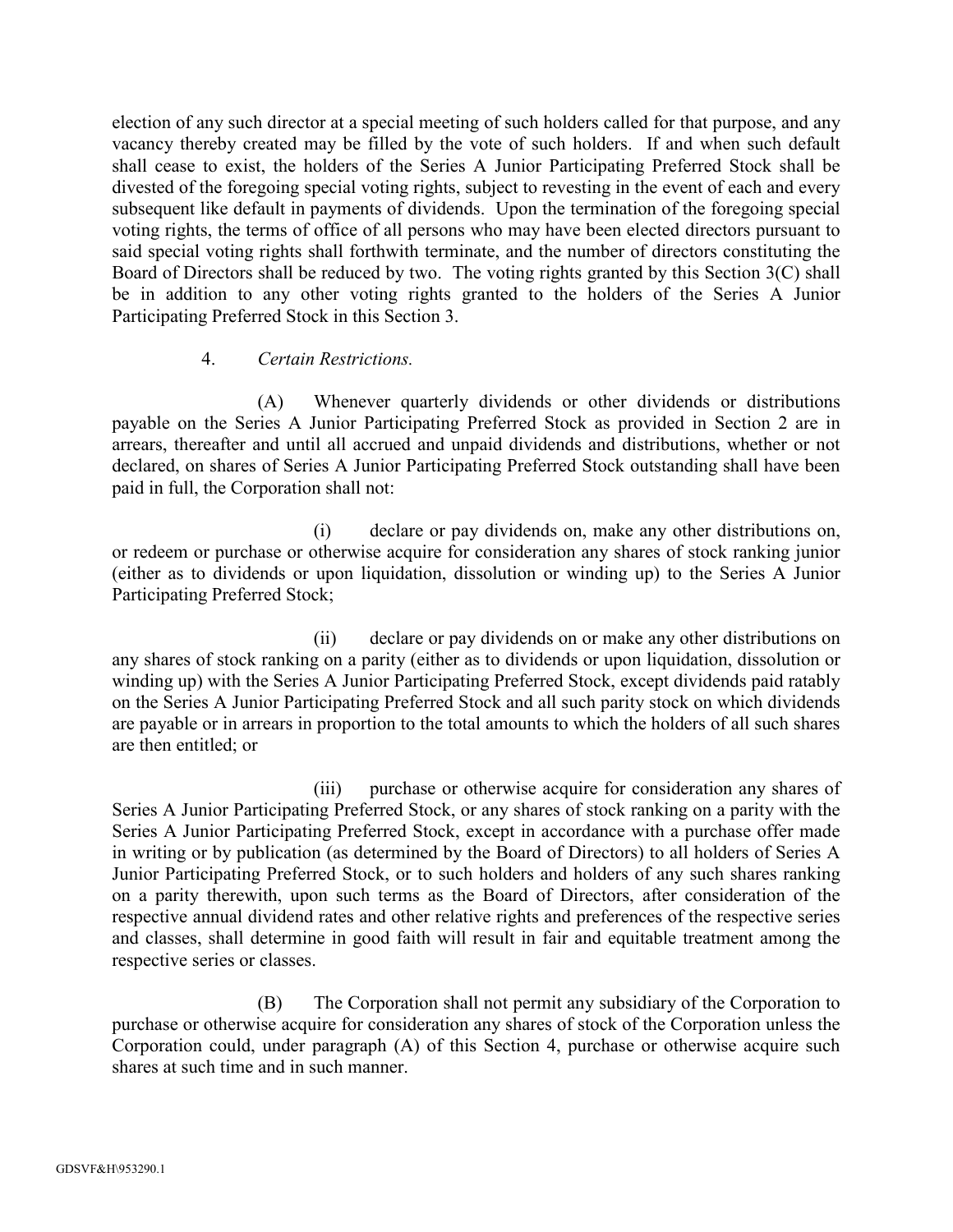5. *Reacquired Shares.* Any shares of Series A Junior Participating Preferred Stock purchased or otherwise acquired by the Corporation in any manner whatsoever shall be retired promptly after the acquisition thereof. All such shares shall upon their retirement become authorized but unissued shares of Preferred Stock and may be reissued as part of a new series of Preferred Stock to be created by resolution or resolutions of the Board of Directors, subject to any conditions and restrictions on issuance set forth herein.

6. *Liquidation, Dissolution or Winding Up.* (A) Upon any liquidation, dissolution or winding up of the Corporation, voluntary or otherwise, no distribution shall be made to the holders of shares of stock ranking junior (either as to dividends or upon liquidation, dissolution or winding up) to the Series A Junior Participating Preferred Stock unless, prior thereto, the holders of shares of Series A Junior Participating Preferred Stock shall have received an amount per share (the "Series A Liquidation Preference") equal to the greater of (i) \$1.00 plus an amount equal to accrued and unpaid dividends and distributions thereon, whether or not declared, to the date of such payment, or (ii) the Adjustment Number times the per share amount of all cash and other property to be distributed in respect of the Common Stock upon such liquidation, dissolution or winding up of the Corporation.

(B) In the event, however, that there are not sufficient assets available to permit payment in full of the Series A Liquidation Preference and the liquidation preferences of all other classes and series of stock of the Corporation, if any, that rank on a parity with the Series A Junior Participating Preferred Stock in respect thereof, then the assets available for such distribution shall be distributed ratably to the holders of the Series A Junior Participating Preferred Stock and the holders of such parity shares in proportion to their respective liquidation preferences.

(C) Neither the merger or consolidation of the Corporation into or with another entity nor the merger or consolidation of any other entity into or with the Corporation shall be deemed to be a liquidation, dissolution or winding up of the Corporation within the meaning of this Section 6.

7. *Consolidation, Merger, Etc.* In case the Corporation shall enter into any consolidation, merger, combination or other transaction in which the outstanding shares of Common Stock are exchanged for or changed into other stock or securities, cash and/or any other property, then in any such case each share of Series A Junior Participating Preferred Stock shall at the same time be similarly exchanged or changed in an amount per share equal to the Adjustment Number times the aggregate amount of stock, securities, cash and/or any other property (payable in kind), as the case may be, into which or for which each share of Common Stock is changed or exchanged.

8. *No Redemption.* Shares of Series A Junior Participating Preferred Stock shall not be subject to redemption by the Corporation.

9. *Ranking.* The Series A Junior Participating Preferred Stock shall rank junior to all other series of the Preferred Stock as to the payment of dividends and as to the distribution